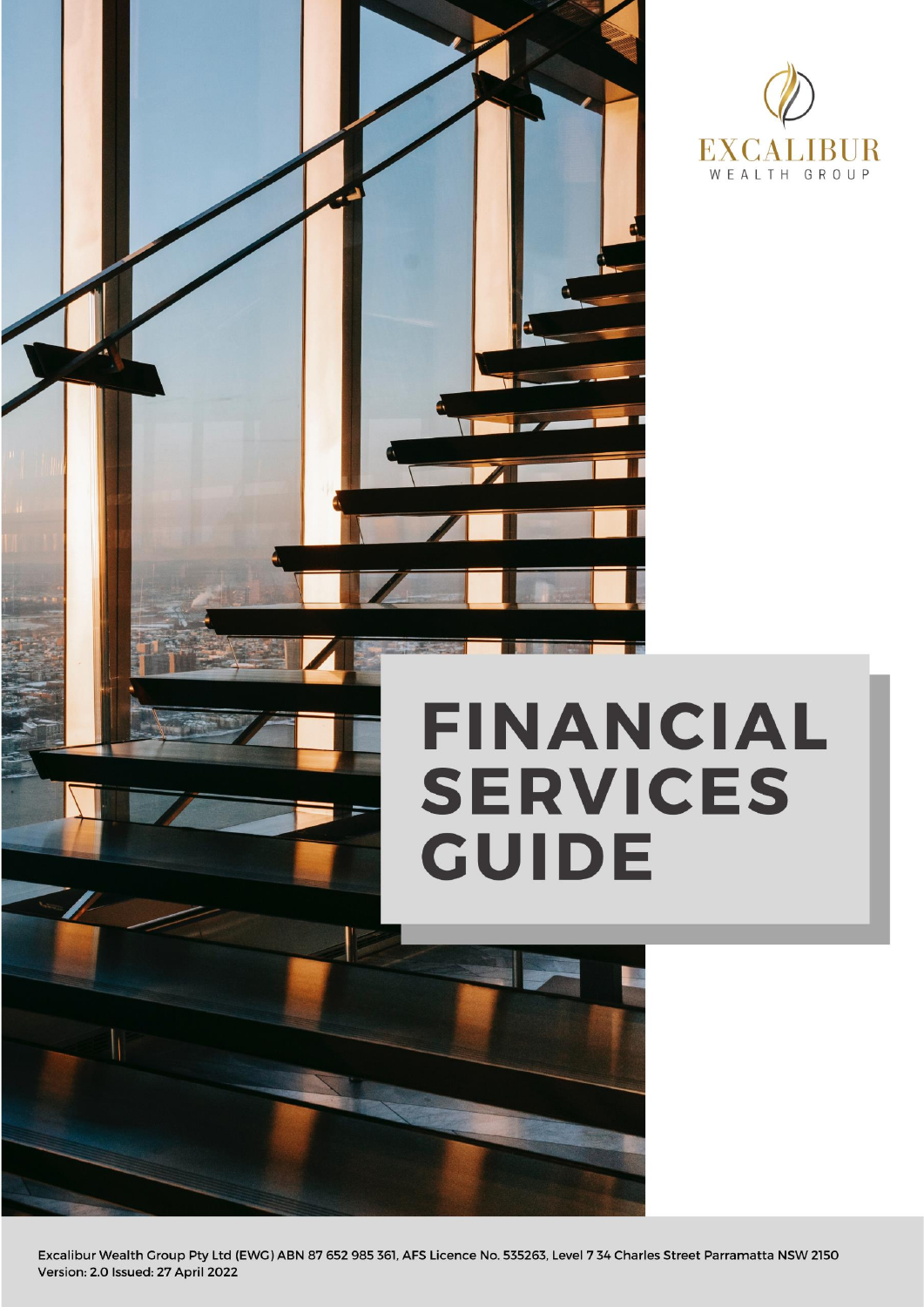The Purpose of this Financial Services Guide (FSG) is to provide you with important information before a financial service is provided to you, so you can make an informed decision about whether to use our services. The FSG contains details about:

Who we are [Our Services](#page-2-0) and [Your Adviser](#page-3-0) [What to expect from the financial planning process](#page-3-1) [How we charge](#page-4-0) for our services **[Other remuneration](#page-7-0)** [Any interest, associations and other relationships](#page-8-0) [How we manage your personal information](#page-9-0) [What you should do if you have a complaint](#page-10-0)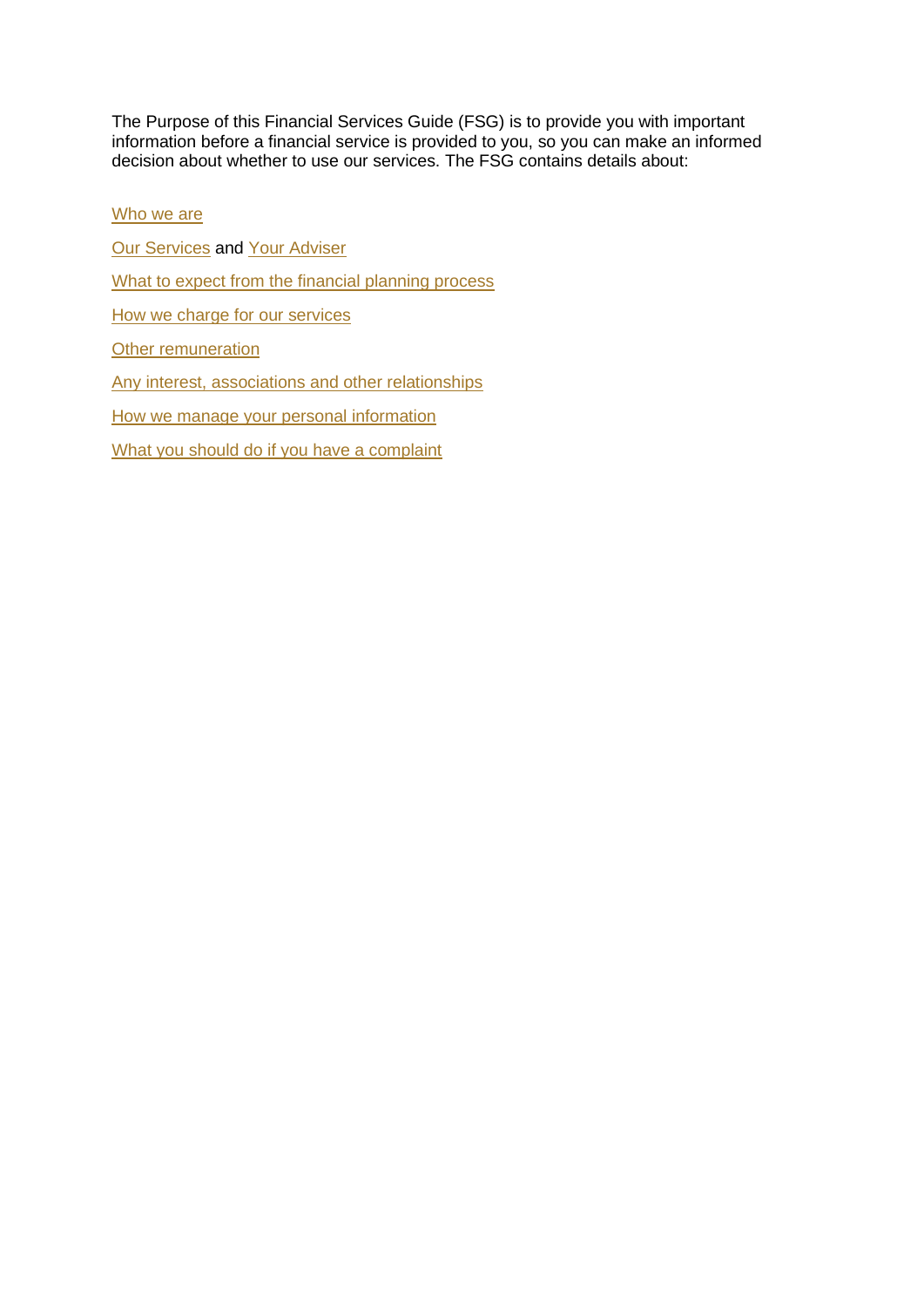## **Who We Are**

Excalibur Wealth Group Pty Ltd (EWG Pty Ltd) is an Australian Financial Services Licensee (ABN 87 652 985 361) (AFSL No. 535263). EWG Pty Ltd is responsible for the financial planning advice provided by your adviser and has the obligation to always consider your best interests. EWG Pty Ltd authorises your adviser to distribute this document.

Our contact details are:

Level 7, 34 Charles Street Parramatta NSW 2150 T: 1300 667 529 E: admin@excaliburwealthgroup.com

As your advisers we are required to act in your best interest and will only recommend any associated products if we believe they will meet your needs. We can use products from a wide approved product list and we are bound by the Financial Planners and Advisers Code of Ethics in giving advice to you.

## **Not Independent**

<span id="page-2-0"></span>EWG Pty Ltd and our Advisers may receive commissions associated with the issue of life insurance products. We may receive benefits from product issuers. For these reasons, we do not represent ourselves as independent, impartial or unbiased. Please refer to the 'Other remuneration' section for more information.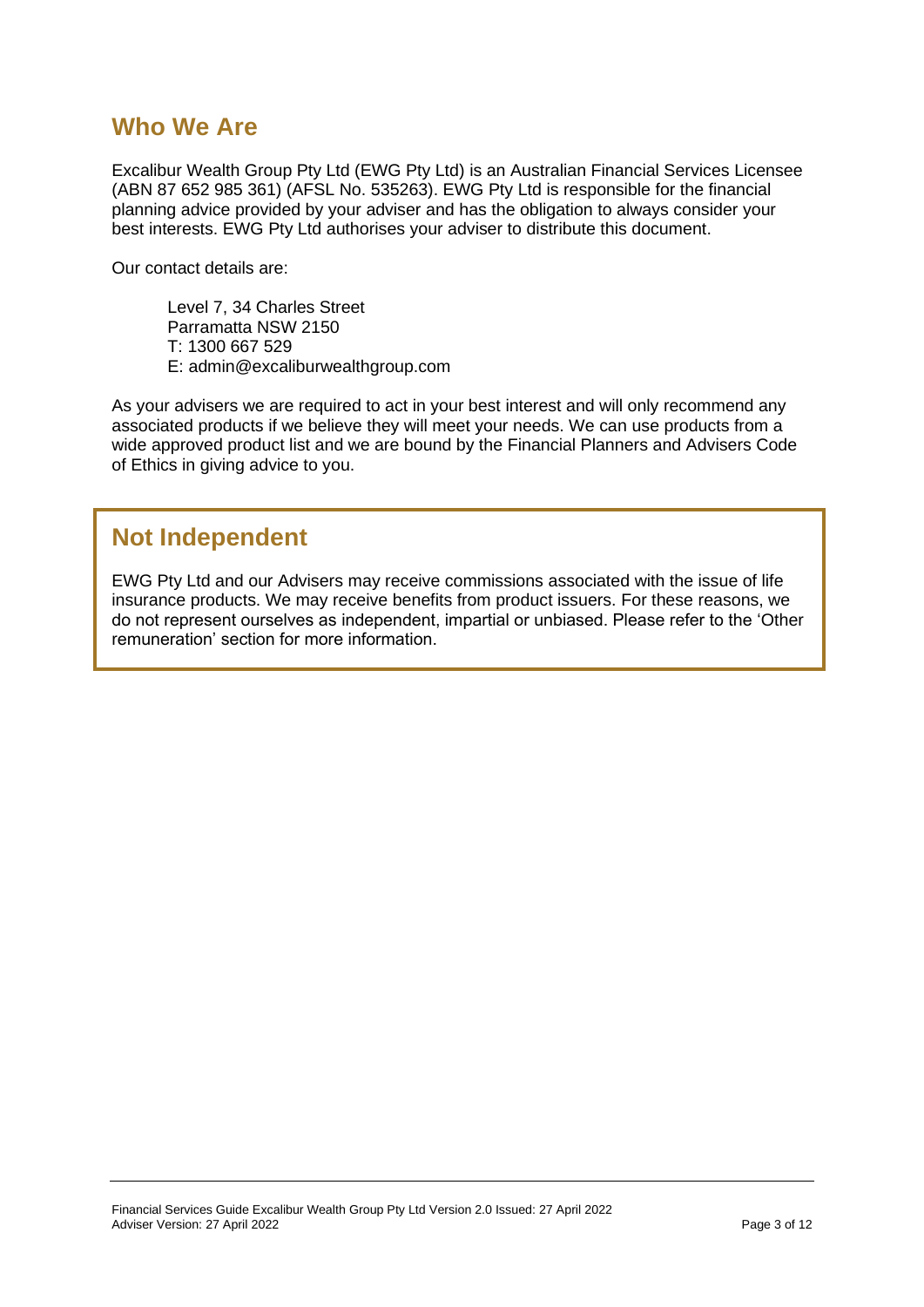# **Our Services**

EWG Pty Ltd is authorised to advise and deal in certain financial services to retail and wholesale clients, which allows us to consider the following strategies and products:

| <b>Strategies</b>                                                                                                                                                                                                                                                                | <b>Products</b>                                                                                                                                                                                                                                                                                                                                                     |
|----------------------------------------------------------------------------------------------------------------------------------------------------------------------------------------------------------------------------------------------------------------------------------|---------------------------------------------------------------------------------------------------------------------------------------------------------------------------------------------------------------------------------------------------------------------------------------------------------------------------------------------------------------------|
| Wealth creation<br>$\bullet$<br>Retirement planning<br>$\bullet$<br>Investments<br>Personal life insurance<br>$\bullet$<br>Superannuation<br>٠<br>Corporate superannuation<br>$\bullet$<br>Centrelink planning<br>$\bullet$<br>Debt reduction<br>Cash flow planning<br>$\bullet$ | Basic deposit products<br>$\bullet$<br>Government debentures, stocks or bonds<br>$\bullet$<br>Managed investment schemes (managed<br>$\bullet$<br>funds) and investor directed portfolio<br>services<br>Retirement savings accounts<br>$\bullet$<br>Securities, including shares, ETFs<br>Superannuation products<br>Self-Managed Superannuation Funds<br>$\bullet$ |
|                                                                                                                                                                                                                                                                                  | (SMSF)<br>Standard margin lending facilities                                                                                                                                                                                                                                                                                                                        |

• Life insurance and risk products

# <span id="page-3-0"></span>**Your Adviser**

Ashish Thadani is authorised by EWG Pty Ltd under its Australian Financial Services Licence to provide financial advice. Ashish's ASIC Authorised Representative No. is 290396. Ashish is an employee and director of Investlink Group Pty Ltd, which is a Corporate Authorised Representative of EWG Pty Ltd (CAR No. 442305).

Ashish holds the following qualifications:

- Diploma of Financial Planning
- Advanced Diploma of Financial Planning
- Graduate Diploma of Financial Planning

Ashish is a member of the following professional bodies:

• Financial Planning Association of Australia

Ashish is authorised to provide financial planning advice in the following areas:

<span id="page-3-1"></span>

| Wealth creation<br>Basic deposit products<br>$\bullet$<br>$\bullet$<br>Government debentures, stocks or bonds<br>Retirement planning<br>$\bullet$<br>٠<br>Managed investment schemes (managed<br>Investments<br>$\bullet$<br>funds) and investor directed portfolio<br>Personal life insurance<br>$\bullet$<br>services<br>Superannuation<br>٠<br>Retirement savings accounts<br>Corporate superannuation<br>$\bullet$<br>Securities, including shares<br>Centrelink planning<br>Superannuation products<br>Debt reduction<br>$\bullet$<br>Self-Managed Superannuation Funds<br>Cash flow planning<br>$\bullet$<br>٠<br>(SMSF)<br>Standard margin lending facilities<br>$\bullet$<br>Life insurance and risk products<br>$\bullet$ | <b>Strategies</b> | <b>Products</b> |
|------------------------------------------------------------------------------------------------------------------------------------------------------------------------------------------------------------------------------------------------------------------------------------------------------------------------------------------------------------------------------------------------------------------------------------------------------------------------------------------------------------------------------------------------------------------------------------------------------------------------------------------------------------------------------------------------------------------------------------|-------------------|-----------------|
|                                                                                                                                                                                                                                                                                                                                                                                                                                                                                                                                                                                                                                                                                                                                    |                   |                 |
|                                                                                                                                                                                                                                                                                                                                                                                                                                                                                                                                                                                                                                                                                                                                    |                   |                 |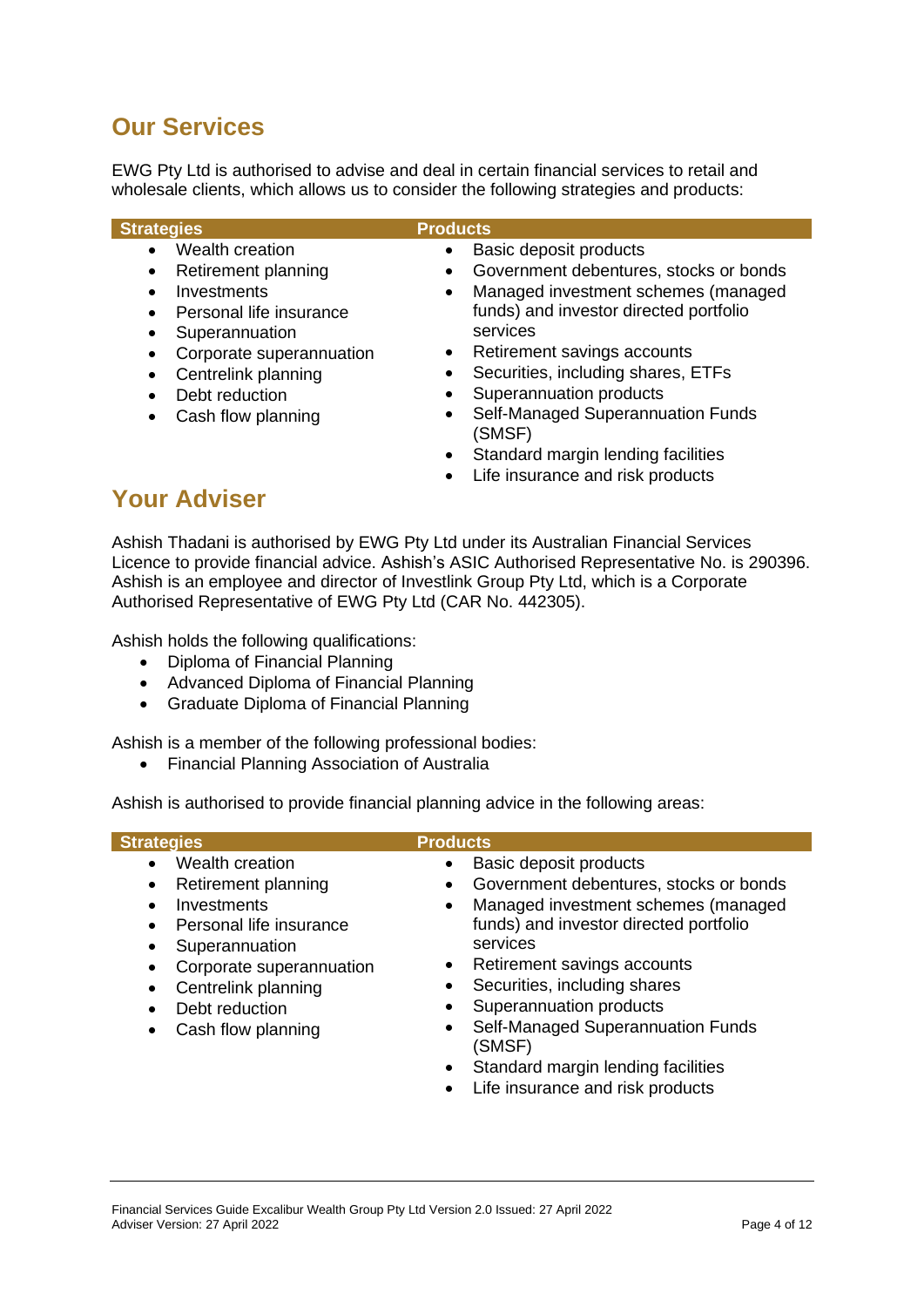# **What to expect from the Financial Planning Process?**

The right financial advice can protect your lifestyle and shape your future.

Before your adviser provides you with financial planning advice, you will need to agree to the type and scope of advice to be provided, usually in the 'Fact Find' document or a service agreement. In order for your adviser to provide you with personal advice, you need to provide them with detailed information about your current situation, needs, goals and objectives. If you choose not to provide your adviser with this information, any advice they provide may not be appropriate to your needs.

## **Initial Advice**

The first time you receive personal advice and before you invest in a financial product, we need to provide you with a Statement of Advice (SoA). It contains our strategy and product recommended solutions, the reasons for providing that advice, as well as information about risks, benefits, features and fees payable to help you make an informed decision about proceeding.

If your adviser recommends a particular investment or insurance product to you, they will provide you with the relevant product brochures such as Product Disclosure Statements (PDS) and/or Investor Directed Portfolio Service (IDPS) guides. The PDS / IDPS will provide you with information to enable you to make an informed decision about your investment or whether to acquire a financial product, including information about the key benefits, risks and costs associated with the product. We encourage you to read these documents carefully and to ask your adviser any questions that you might have.

## **Further Advice**

If you need subsequent advice and your circumstances have not changed significantly, further personal advice provided to you will be documented in a Record of Advice (RoA), provided that the basis of the further adviser has not changed significantly from the initial advice or previous SoA. An SoA may be required for more significant changes. Copies of each SoA and RoA will be retained on your client file. You may request a copy of these documents from us using the contact details above.

#### **Your instructions**

<span id="page-4-0"></span>If you decide to act on the advice, you will need to provide your consent to proceed with the advice. This usually means completing a document called an 'Authority to Proceed' to confirm that you understand both the advice you have received, and the benefits, risks and costs associated with the products or services recommended to you. Where personal advice is not provided, we can also act on your verbal or written instructions, subject to a signed Transaction Without Advice document.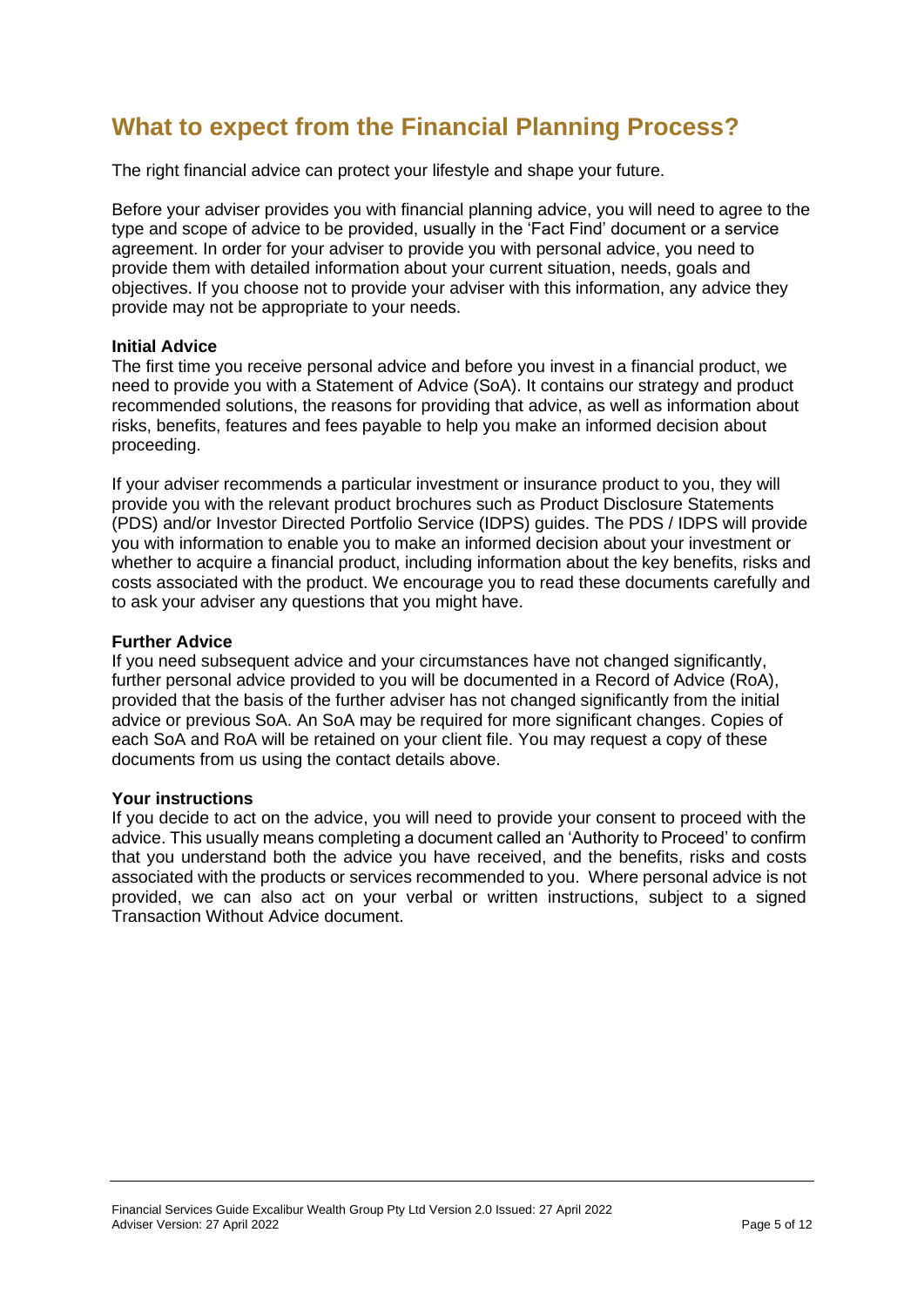## **How we charge**

All advice fees will be discussed and agreed between you and your adviser prior to providing and implementing their services. Any remuneration paid to EWG Pty Ltd, or your adviser for advice, or by a product provider that relates to an individual financial product recommendation will be disclosed in the advice document provided to you. Unless otherwise noted, all fees are inclusive of GST.

A fee disclosure statement will be given to you each year if you choose to enter into an ongoing fee arrangement with your adviser.

The level of fees will depend on complexity of the advice required and will always be agreed with you prior to proceeding.

Generally, advisers either charge a flat fee or percentage based fee. Your adviser may charge you and receive the following:

| <b>Initial advice fees</b>                                                                                                                                                                                                                                                                                                                                                                                                           | <b>Range of fees</b><br>(inclusive of GST) |                                          | <b>Examples</b>                                                    |
|--------------------------------------------------------------------------------------------------------------------------------------------------------------------------------------------------------------------------------------------------------------------------------------------------------------------------------------------------------------------------------------------------------------------------------------|--------------------------------------------|------------------------------------------|--------------------------------------------------------------------|
| These are fees paid by you for:<br>Research into your existing situation<br>including your current financial<br>products (within the agreed scope)<br>Preparation of a strategy and<br>$\bullet$<br>research into appropriate<br>recommended products<br>Presentation of advice and<br>recommendations to you in an advice<br>document such as a Statement of<br>Advice.<br>Fees range depending on the complexity of<br>the advice. | Flat fee                                   | \$1,100 to<br>\$7,500                    | Your adviser<br>may charge you<br>an agreed fee of<br>\$3,500 p.a. |
| <b>Implementation fees</b>                                                                                                                                                                                                                                                                                                                                                                                                           |                                            |                                          |                                                                    |
| Any implementation fee will be agreed with<br>you prior to proceeding and are fees paid by<br>you for the administration to put your<br>strategies and financial products in place with<br>product providers.                                                                                                                                                                                                                        | <b>Flat Fee</b>                            | \$1,100 to<br>\$7,500                    | Your adviser<br>may charge you<br>an agreed fee of<br>5,500 p.a.   |
| Fees range depending on the complexity of<br>the advice.                                                                                                                                                                                                                                                                                                                                                                             |                                            |                                          |                                                                    |
| <b>Ongoing advice/service fees</b>                                                                                                                                                                                                                                                                                                                                                                                                   | <b>Range of fees</b><br>(inclusive of GST) |                                          | <b>Examples</b>                                                    |
| These are fees paid by you for:<br>$\bullet$<br>The provision of ongoing advice on<br>$\bullet$<br>your portfolio/ strategy to ensure that<br>it remains appropriate to your needs                                                                                                                                                                                                                                                   | Flat fee                                   | <b>Between</b><br>\$1,100 to<br>\$50,000 | Your adviser<br>may charge you<br>an agreed fee of<br>\$5,500 p.a. |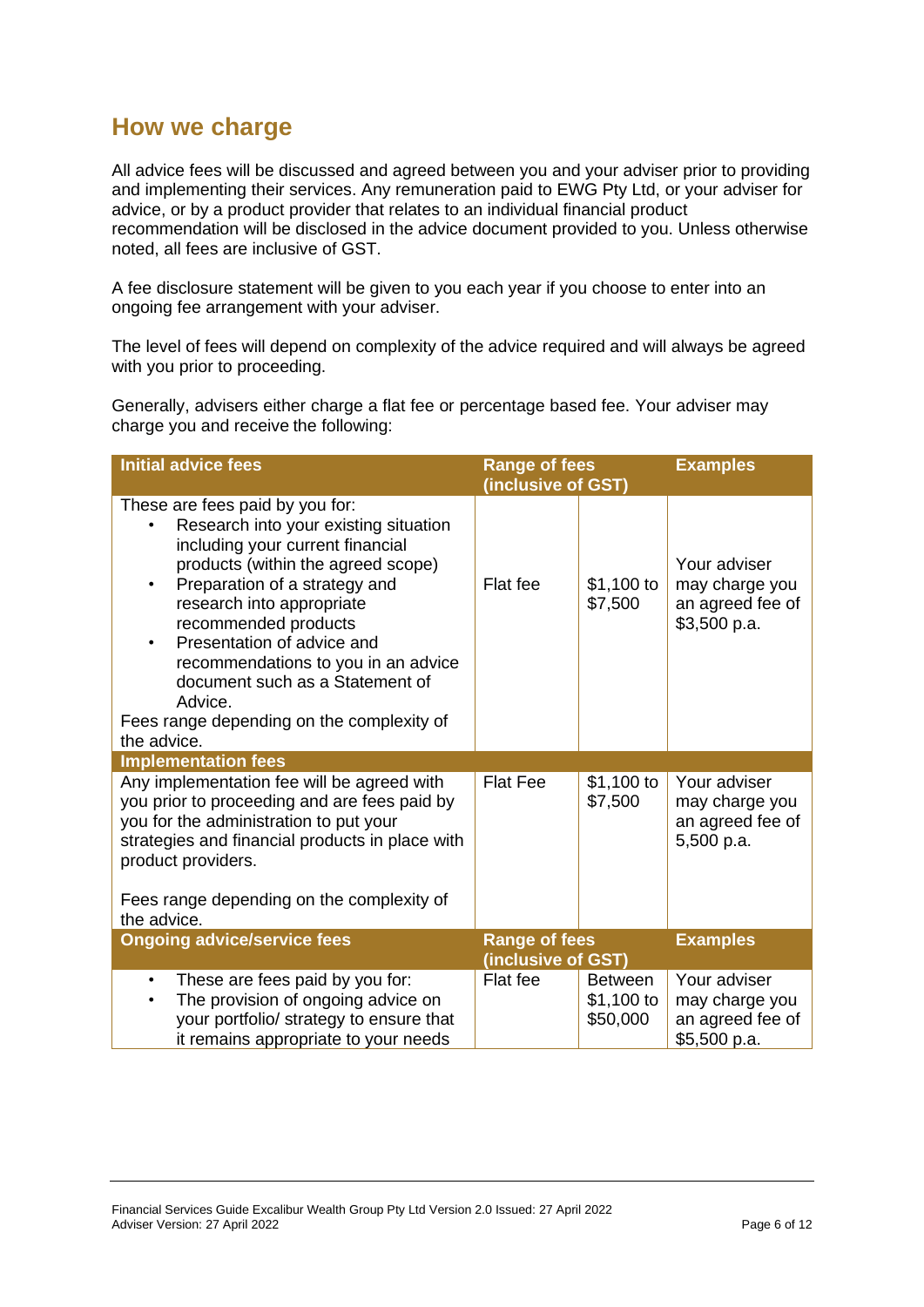| and circumstances.<br>Ongoing adviser service fees may be<br>indexed to inflation.<br>Generally, ongoing fees are<br>calculated and payable on a monthly<br>or quarterly basis. | Percentage<br>based fee<br>of your<br>investment<br>account<br>balance | 1.1%                                 | Your adviser<br>may charge you<br>an agreed<br>ongoing service<br>fee of 0.8%. If<br>your investment<br>account balance<br>is \$1M the<br>ongoing service<br>fee will be<br>\$8,000 that<br>year.                                  |
|---------------------------------------------------------------------------------------------------------------------------------------------------------------------------------|------------------------------------------------------------------------|--------------------------------------|------------------------------------------------------------------------------------------------------------------------------------------------------------------------------------------------------------------------------------|
| Record of Advice: Subsequent advice where<br>minor changes are needed and your situation<br>has not significantly changed.                                                      | <b>Flat Fee</b>                                                        | <b>Between</b><br>\$0 and<br>\$4,400 | Your adviser<br>may charge you<br>an agreed fee of<br>\$4,400 p.a. to<br>conduct the<br>review and<br>provide the<br>Record of<br>Advice.                                                                                          |
| Additional Statement of Advice: Subsequent<br>advice where significant or complex changes<br>are needed                                                                         | <b>Flat Fee</b>                                                        | <b>Between</b><br>\$0 and<br>\$4,400 | In addition to<br>your ongoing<br><b>Adviser Service</b><br>package, your<br>adviser may<br>charge you an<br>agreed fee of<br>\$4,000 p.a. to<br>conduct the<br>review and<br>provide the<br>Additional<br>Statement of<br>Advice. |

| <b>Commissions</b>                                                                                                                                                                       |                      |                                 |                                                                                         |
|------------------------------------------------------------------------------------------------------------------------------------------------------------------------------------------|----------------------|---------------------------------|-----------------------------------------------------------------------------------------|
| These payments are made by the product<br>providers in the form of initial and/ or ongoing<br>commissions and are not an additional cost<br>to you.                                      | First year           | 66% of the<br>premium<br>amount | If your premium<br>is \$1,000 p.a.,<br>your adviser<br>would receive<br>\$660 up front. |
| Generally, insurance product providers pay<br>commission.                                                                                                                                | Subseque<br>nt Years | 22% of the<br>premium<br>amount | If your premium<br>is \$1,000 p.a.,<br>your adviser                                     |
| Note that where commissions are the same<br>for initial upfront and ongoing annual<br>commission (i.e. level), the commission caps<br>do not apply and the maximum commission is<br>33%. |                      |                                 | would receive<br>\$220 p.a.                                                             |
| For insurance policies entered into prior to 1                                                                                                                                           |                      |                                 |                                                                                         |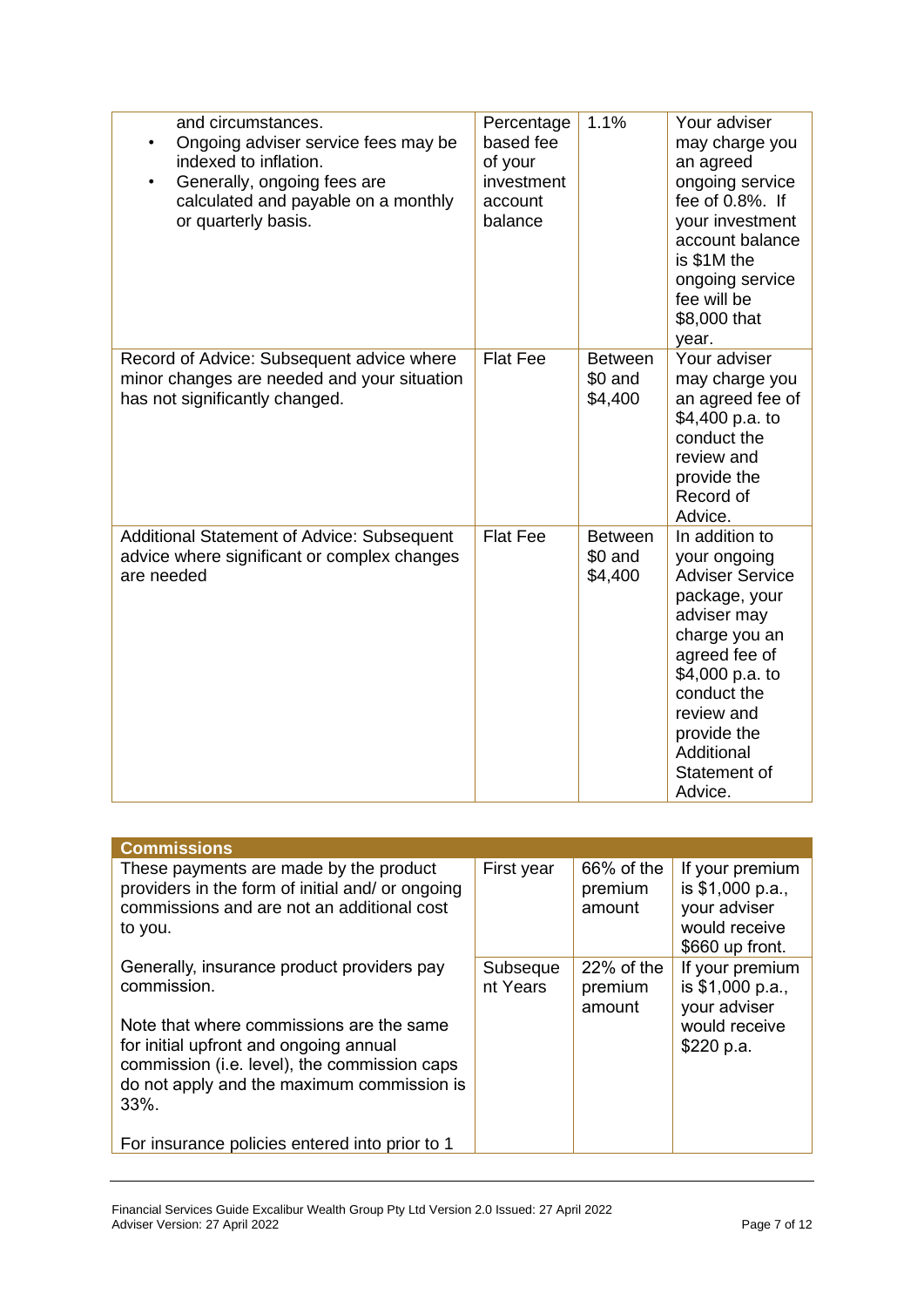| January 2020, your adviser may receive       |  |
|----------------------------------------------|--|
| commissions higher than disclosed here.      |  |
| Please refer to the advice document provided |  |
| for the amount of commission received on     |  |
| these policies.                              |  |

#### **General advice, execution only instructions or other services**

Also if your adviser provides you with a further advice document such as a SoA or RoA (which may arise depending on the complexity of the advice and the services provided), other fees may be payable. Any such fees and method of payment will be agreed in writing between you and your adviser and may include up-front, ad hoc, execution only service fees, implementation or ongoing fees, or a combination.

<span id="page-7-0"></span>Fees can be deducted from your product or can be invoiced directly to you or a combination of methods.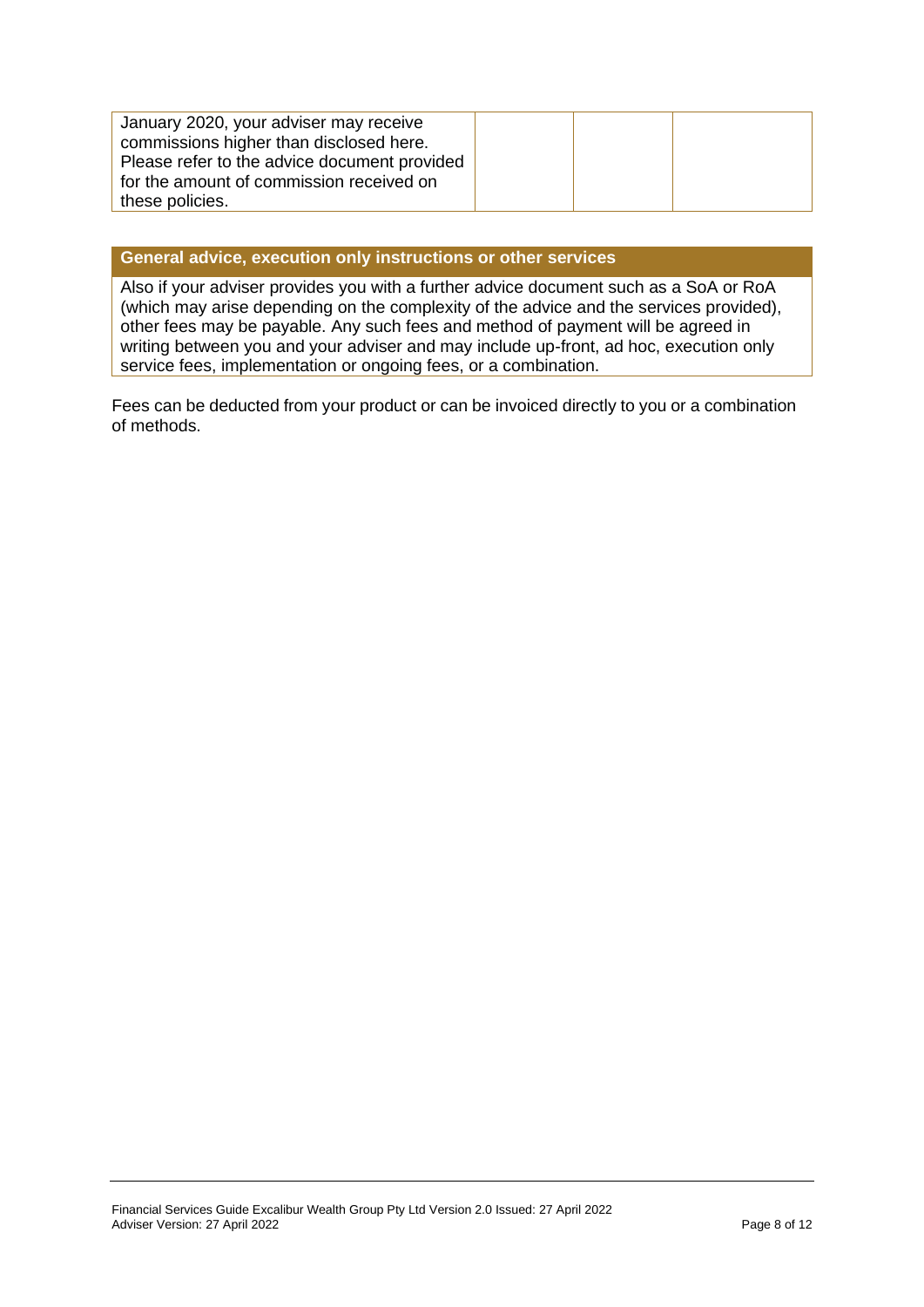## **Other remuneration**

#### **Life insurance products**

Your adviser may receive an upfront commission and an ongoing commission based on your premium for the duration of time you hold a policy. These commission payments are made by the relevant product issuers and are not an additional cost to you. Advisers may also charge initial and ongoing adviser services fees. Insurers can deduct premiums directly from you or from your superannuation account balance.

#### **Non-monetary benefits**

These benefits are discretionary in nature and relate to future events. It is therefore not possible to provide an estimated dollar value on these benefits. Advisers may receive benefits from EWG Pty Ltd or its related companies or product providers such as:

- Educational conferences and seminars
- IT software or support
- Non-monetary benefits such as business lunches, tickets to sporting and cultural events, or other minor benefits. These benefits cannot be accepted on a frequent or regular basis or over the value of \$300.

<span id="page-8-0"></span>Each adviser must keep a register of benefits received. If you would like to see a copy of our registers, you can contact us or your adviser directly.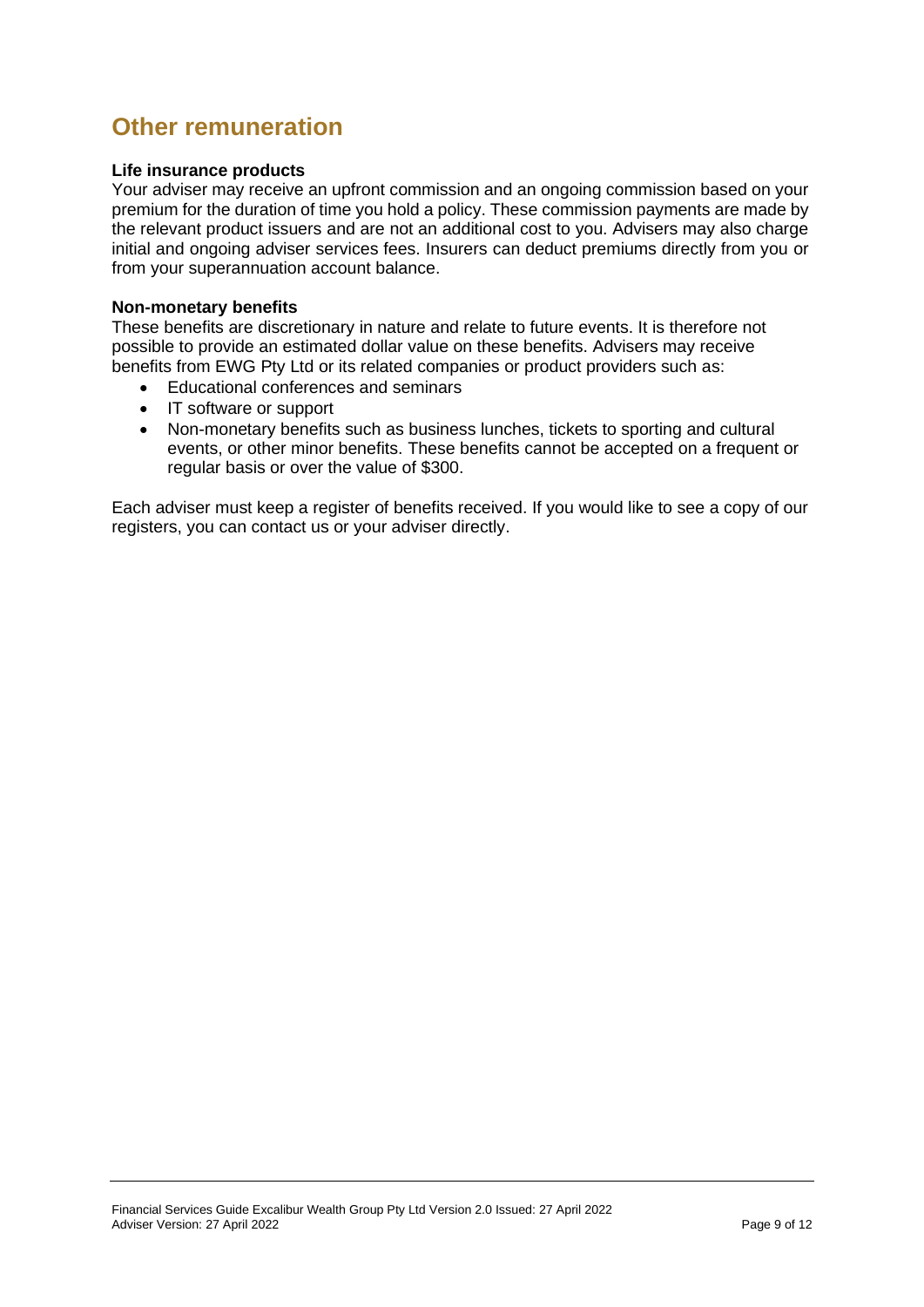# **Any Interest, associations and other relationships**

#### **Referrals**

If someone has referred you to us, EWG Pty Ltd or your adviser may pay a fee or commission in relation to that referral.

#### **Associations**

<span id="page-9-0"></span>Your adviser may also hold shares in **EWG Pty Ltd** through an arrangement or their associated companies and trusts may receive dividends in respect of these shares.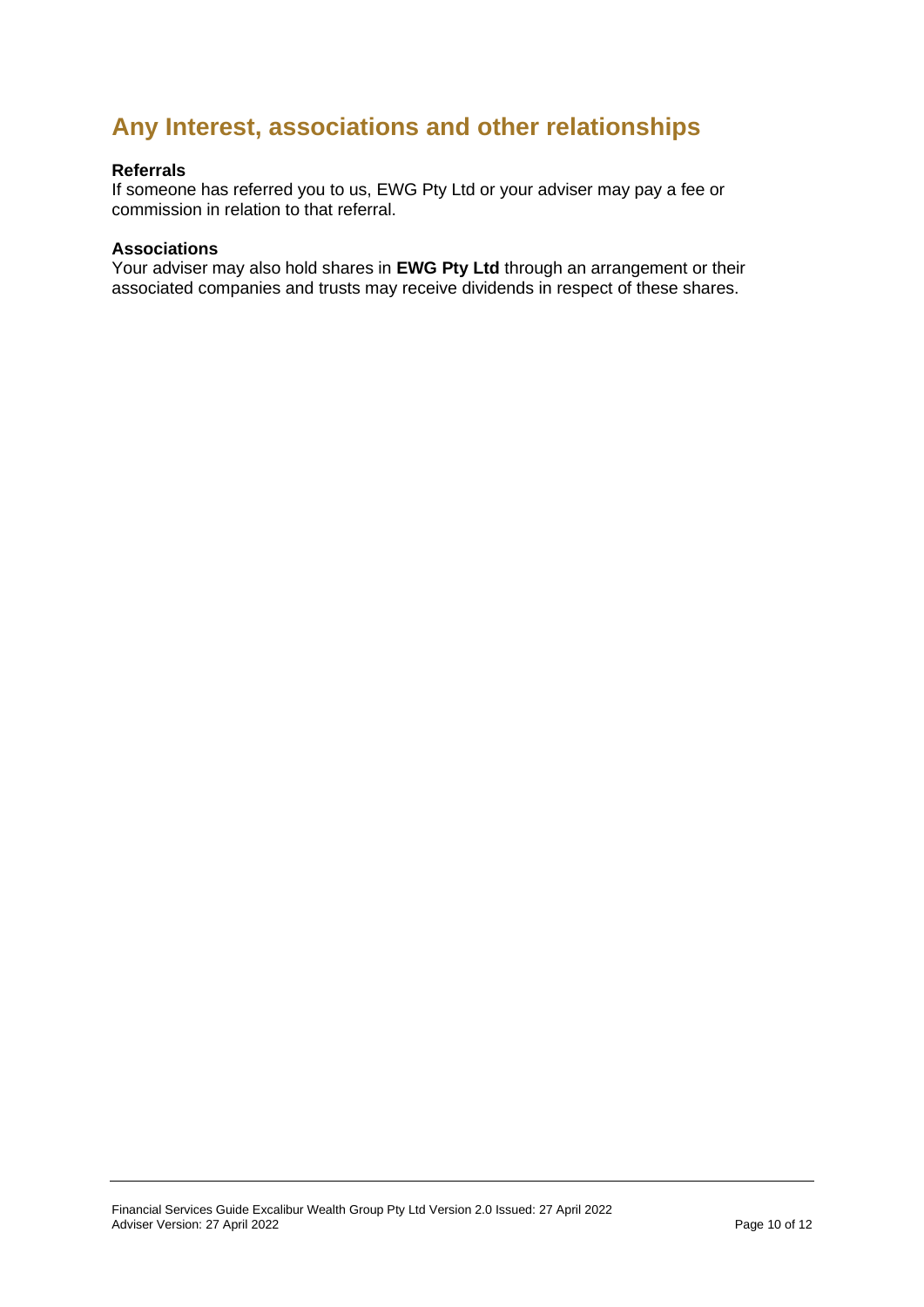## **How we manage your personal information?**

EWG Pty Ltd is committed to protecting your privacy. The purpose of our Privacy Policy is to ensure that you understand the ways in which we collect, maintain, use and disclose your personal information and how we comply with the Australian Privacy Principles.

EWG Pty Ltd or our advisers keep records containing the personal information that you have provided, as well as documents and details of your financial objectives, situation and needs.

We also keep records of advice documents and recommendations provided to you for 7 years. On request, we will provide you with copies of your personal information and advice documents, although a fee may apply in respect of any costs that we incur in doing so.

<span id="page-10-0"></span>A copy of our Privacy Policy is available at www.investlinkgroup.com.au. You can contact our Privacy Officer if you have any questions on privacy related matters. You can also visit the Australian Information Commissioner's website at [www.oaic.gov.au f](http://www.oaic.gov.au/)or more information about privacy.